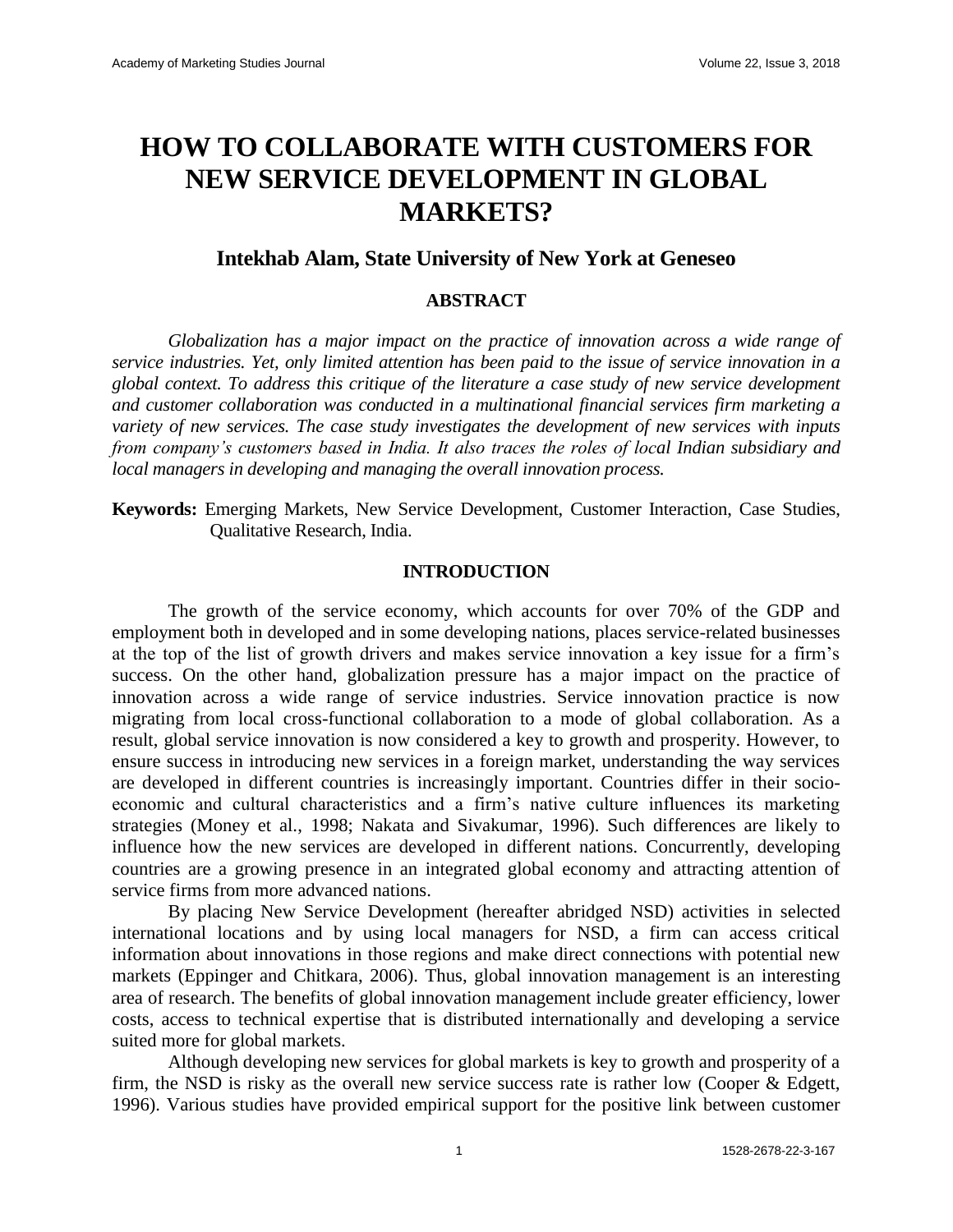interaction and the success of a new service (Brentani, 1995; Storey & Easingwood, 1993; Cooper & Edgett, 1996). Studies of lead users, in particular those by Eric von Hippel (1986) and his colleagues, have further emphasized the positive relationships between customer interaction and new service/product success. With such a strong conceptual and empirical support, customer interaction has become a pivotal construct that affects a service firm's strategy and operation. Given the importance of global service innovation management and customer interaction the goal of this study is to comprehend further the customer interaction process in NSD from a global perspective and to propose a framework that can help service firms address various tactical issues when considering customer interaction in another country. We address this issue with a longitudinal case study of the process of finding and involving customers for NSD projects in a developing and emerging market, India. The company involved in this case study is a global service firm based in the United States that is looking for innovations for its operations in India and other Southeast Asian countries.

Our empirical study is set in the financial services industry. The financial services industry is a worthy test of the customer interaction method because of the high level of innovation in that industry resulting from deregulation and technological advancement all around the world (Brentani, 1995). In addition, this research is delimited to industrial services because business-to-business transactions in a modern service economy are more important and complex than the retail services (Athanassopoulou and Johne, 2004). The paper has four sections. We start with the review of extant literature related to global service innovation and customer interaction. Subsequently, data collection procedure and research method are discussed. Next, we present the key findings including implications for the service managers. We conclude the article with a discussion of limitations and future research directions.

#### **LITERATURE REVIEW**

#### **Is New Service Development a Global Entity?**

Many researchers and experts have predicted that the advancement in digital technology will change how a global firm conducts its business in various parts of the world. For example, Thomas Friedman, a New York Times columnist, in his recent book suggests that the rapid advancement of the digital technology put people all over the globe in touch as never before, creating an explosion of wealth in India and China and challenging the rest of us to run even faster just to stay in place (Friedman, 2005). The effect of this changing world can be seen in the innovation arena as well because more and more firms utilize their workers and managers dispersed around the world to collaboratively develop products and services. For example, in the tangible product sector, almost 48% of the firms in developed nations conduct engineering operation outside of their home region (Delloitte Research, 2003). In the last two months of 2005 alone, Microsoft, Cisco and Intel each announced major investments in product development operations in India, totalling \$3.8 billion (Eppinger and Chitkara, 2006). There is also rapid growth of outsourced software development and support with Indian suppliers such as Infosys, TCS, Wipro and others (Eppinger and Chitkara, 2006). Santos et al. (2004) support the implementation of a "*metanational innovation*" system: innovation process that transcends national boundaries. Two key advantages of metanational innovation are overall reductions in innovation cost and developing a higher value innovation because of the access to a great diversity of knowledge.

Many U.S service firms are now keenly taking interest in metanational innovation and using service development resources derived from their subsidiaries and overseas branches. Some U.S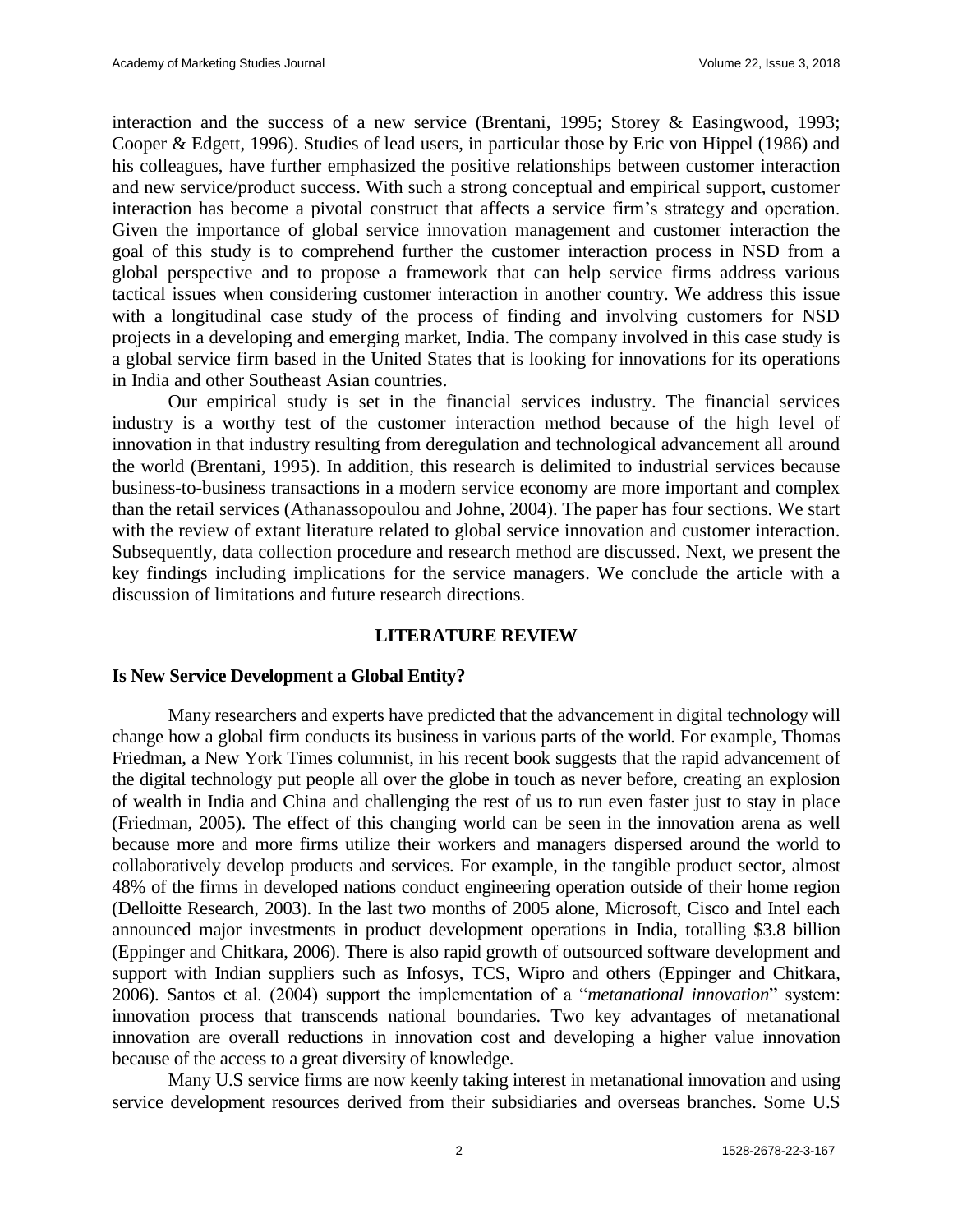service firms already have a strong culture of global collaboration and thrive on global linkages and exchanges for various business operations and practices. Yet, this phenomenon is taking off slowly in other U.S firms because globalizing innovation is an evolution that typically takes place over a number of years (Eppinger and Chitkara, 2006). On the other hand, India has emerged as a country of immense industrial power by actively pursuing the policies of economic liberalization and privatization of its service sector since early 1990s. Since then, India has steadily grown up as a source of experienced partners. Having experienced success in outsourcing jobs such as call centers, IT and software services, many firms from developed countries are establishing their own off shore R&D facilities in India. This is no less true of financial services than of any other sectors in the U.S. Globalization and deregulation of the financial services industry have also increased the competition among financial service firms in a vigorous search for a competitive advantage. Therefore, many multinationals and U.S financial service firms are increasingly recognizing the importance of India's service sector and its potential in world economy. Establishing metanational innovation in India and other emerging markets is thus a crucial strategic choice for service firms from developed nations.

#### **Customer Interaction in New Product/Service Development.**

Several studies have proposed a structured model for NSD, which essentially is a set of linear stages in developing new services. For example, based on Australian data, Alam and Perry (2002) have proposed a model for financial services containing 10 development stages: Strategic planning, idea generation, idea screening, business analysis, formation of cross functional team, product design and process/system design, personnel training, product testing and pilot run, test marketing and commercialisation. They suggest customer interaction in most of these 10 stages of the development process because customer interaction is associated with superior benefits, cost reductions, faster cycle time and overall success of the innovation.

The topic of customer interaction in NSD can be linked to the resource dependency theory (Pfeffer and Salancik, 1978), which is concerned about the relationship of the firm to other organizations in its business environment. According to Pfeffer and Salancik (1978), an organization can be viewed as dependent on another to the extent that: (a) the latter, i.e. customers controls a resource that is important to the survival of the former, i.e. the firm; (b) the latter holds discretion over the use of that resource; (c) there are no other sources for that resource. Resource dependency theory can be viewed as a systematic way of examining the dynamics of interaction with business customers, which of course is an important issue in virtually all new product or service development programs in today's hypercompetitive business environment.

Indeed, customer interaction in new product or service development has been the focus of intense debate in the literature. Following the seminal studies of the role of customers in industrial product innovations by von Hippel (1976 & 1978), a considerable body of research has explored the mechanism and the process of customer interaction in new tangible product development (for example Gruner & Homburg, 2000; Biemans, 1991; Voss, 1985; Parkinson, 1982). However, no real pattern of the interaction process has resulted because the studies varied widely in their elements and scopes. Yet, these studies offer a useful theoretical basis for analyzing the process of customer interaction in NSD.

For instance, several customer interaction studies merely reported that the customers were active and played an important role in developing successful new products (Voss, 1985; Parkinson, 1982). However, Gruner and Homburg (2000) studied customer interaction in more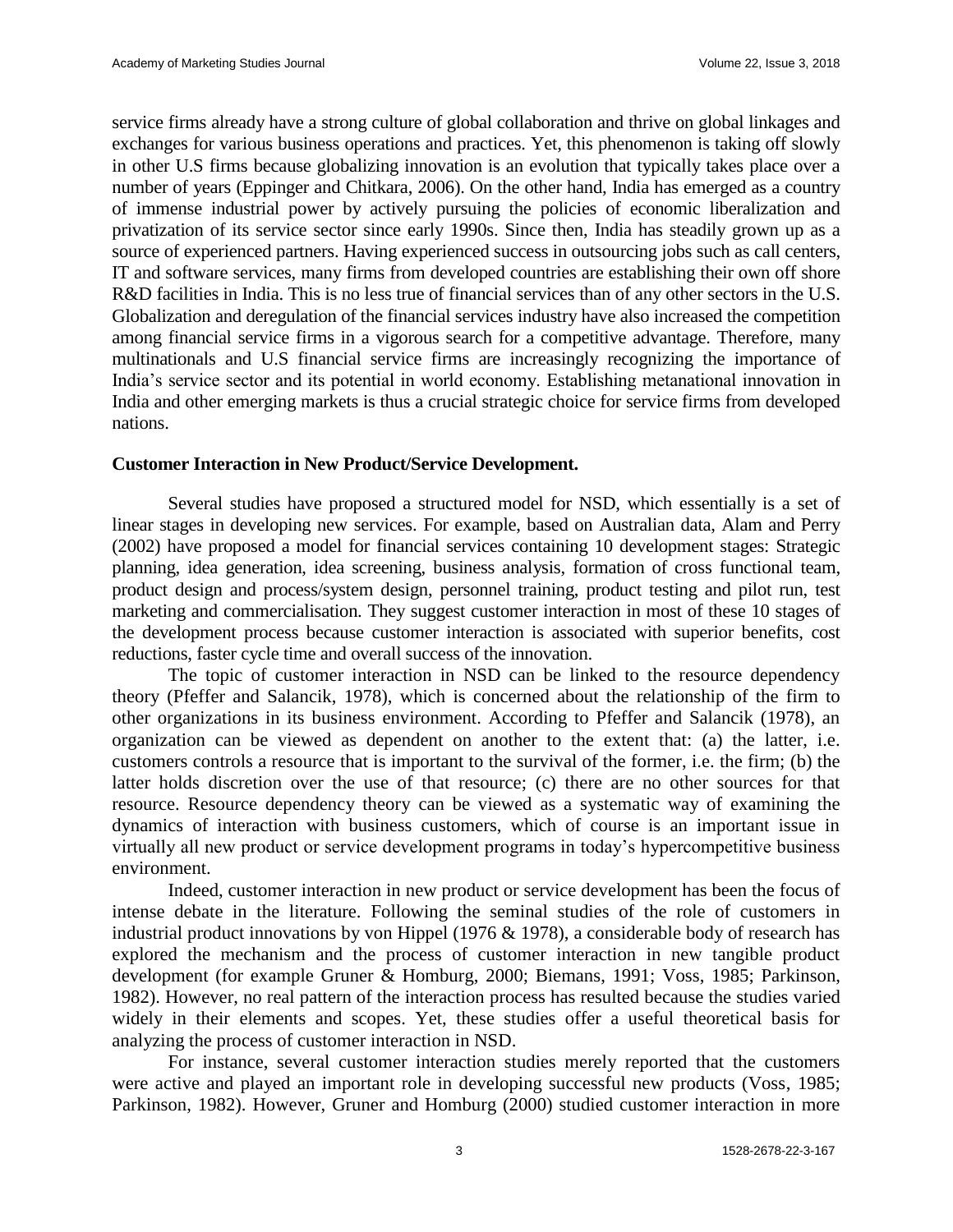detail and reported that customer interaction during the early stages of a development process significantly influenced the performance of new products. Therefore, they argued for intense interaction between the customers and product developers during the innovation process. Likewise in the case of NSD, Alam  $(2002)$  suggested that the intensity of service producer<sup>1</sup>customer interactions during the idea generation stage should be higher than during all other stages. He also suggested that customer interaction results in important benefits such as reduced cycle time, superior services and customer education. Yet, how customers should be selected and how a firm should interact with customers during NSD is less known.

Given the large amount of literature in the field of innovation from diverse disciplines (i.e. other than NSD literature), we identified a large numbers of variables that may influence service innovation and customer interaction process. However, we could not glean much about the customer interaction from a global and/or international perspective, nor could we surmise much about the potential set of guidelines for customer interaction activities in a different country and culture. Part of the reason is that much of the focus of prior research has been on studying NSD practices in North America and Europe; therefore, our knowledge of NSD and the roles of customer interaction in Asian and emerging countries is limited. For example, a recent review article does not include any NSD studies conducted in India or South Asia (Jong and Vermeulen, 2003). All in all, research on global NSD per se is sparse and recent. For this reason, it seems worthwhile to conduct a research examining the customer interaction process in an emerging Asian country such as India.

## **METHODOLOGY**

Because little is known about NSD and customer interaction in an international context, we believe that a practitioner-and-application oriented case study could be useful in identifying variables that are central to the customer interaction process (Eisenhardt, 1989). The longitudinal case study method appeared to be the most appropriate method to identify the main sequence of events of the customer interaction process in NSD while they happen and to avoid the ex-post rationalization phenomena (Van and Huber, 1990).

#### **Corpfin Inc.**

In this article, we report a case study of customer interaction employed by Corpfin Inc. (a pseudonym), one of the leading financial service firms based in the U.S providing diverse financial services to business-to-business customers, individuals, government departments and financial institutions globally. The choice for a single case study was inspired by our concern to control for confounding and external effects due to the variability in market contexts and organizational factors. Corpfin provided a good sampling frame for developing a framework for customer interaction, because it fulfilled two major conditions necessary for our research: (a) the company was aggressively pursuing a global innovation strategy; (b) the company's NSD efforts were large enough to obtain pertinent data concerning customer interaction.

Corpfin's philosophy focuses on entrepreneurial thinking, decentralized decision making and fosters cost conscious culture in the organization. It also incorporates innovation, quality of service and employee empowerment into its every day course of business. Knowing the customers is essential to Corpfin's customer driven philosophy. Corporate strategies always place a heavy emphasis on analyzing customer behavior and finding alternative ways to reach and service them based on their unique and individual needs. Corpfin's strong global presence offers it some competitive advantages over other U.S firms with domestic operations only.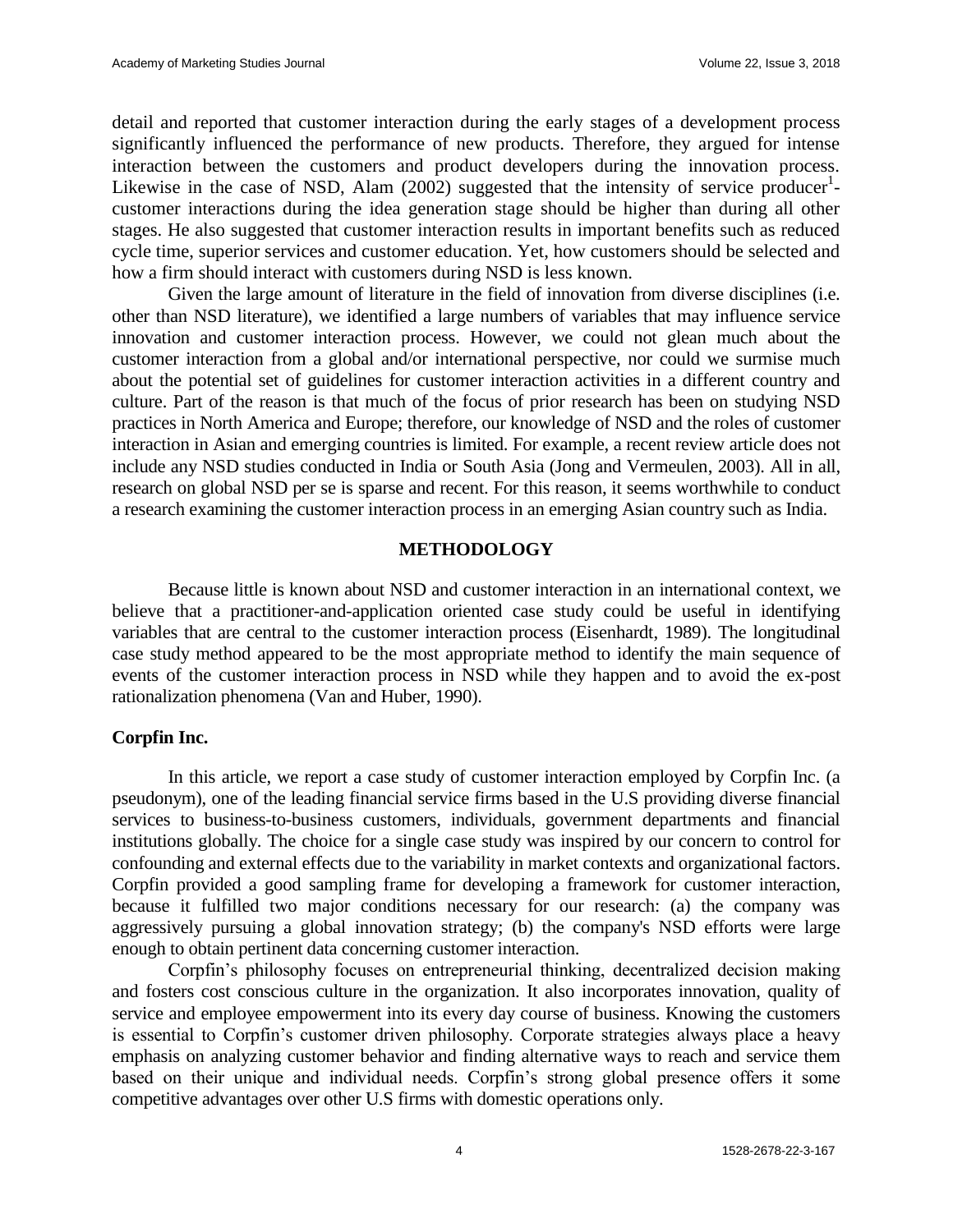Corpfin wanted to improve its innovation efforts in South Asian nations, particularly India. The company was on the verge of a big expansion in South Asia and was planning to introduce a number of new services for its business-to-business customers. The firm had a policy of interacting with customers and obtaining input from them before introducing new services, and it had carried out several similar interaction activities in the U.S. Thus, Corpfin decided to follow a similar strategy for its overseas markets, and India was the first stop in its quest for a successful innovation. There were several competitive and environmental forces impacting the service innovation strategy of Corpfin that led to the initiation of this research project. First, despite Corpfin's dominance in the global market, the managers were concerned about growing competition from other financial institutions, particularly multinational service firms that were expanding fast globally. This growing global competition caused the Corpfin to actively search for new means to stay ahead in the competition. Second, managers were concerned that Corpfin's overall market share had become static and that to achieve growth new services must be developed. Finally, there was a growing need for new services and applications to meet the challenges of a changing industry and market due to deregulation and technological advancements in many parts of the world.

The executives at Corpfin used the recent changes in Reserve Bank of India's ruling on financial services marketing as an opportunity and began focusing the firm on organic growth, which meant increasing the customer base by offering new services. This strategy relied heavily on identifying customer needs and gaining insights into developing innovative services in each of its key markets, including India. However, to be successful, managers recognized the firm would need to adopt a new and unique approach to service innovation. It must consider the overseas market as a local entity and develop new services based on local requirements and tastes and use local resources for this purpose.

#### **Longitudinal Field Research**

As practiced widely in longitudinal qualitative studies, data collection and analysis in our research occurred simultaneously. In addition, contrary to the inductive nature of the qualitative research, our analysis entailed deductive process as well. First we outlined the key goals of the research and then identified the key players and stakeholders who would implement the research. We believe that it is utmost important to put together a very skilled and talented team to ensure the success of the project. Thus, after a thorough screening process, we identified the key players who would be involved in this research project. Three managers based in Corpfin's subsidiary in India were identified as the stakeholders. Working as a team of researchers we identified 34 business customers who might provide rich ideas for the new service. After the initial discussion and interviews, we finally selected 19 customers who had the richest information to offer and invited them to participate in idea generation workshops. In addition, we selected the customers who essentially met three conditions: the Indian managers knew them fairly well (that is, existing relationship), the customer firms in question belonged to the market segment for which the new services were to be developed (that is, their representativeness) and these individuals were involved in making purchase decisions regarding services offered by Corpfin. Moreover, we selected the customers on the basis of reputation of being an innovative firm and an opinion leader in the market. The stakeholders used a networking process to identify these customers. They contacted customers and asked them about other customers and the customers of the competitors as well who were experts and had the knowledge of the market. The respondent's details are summarized in Table 1.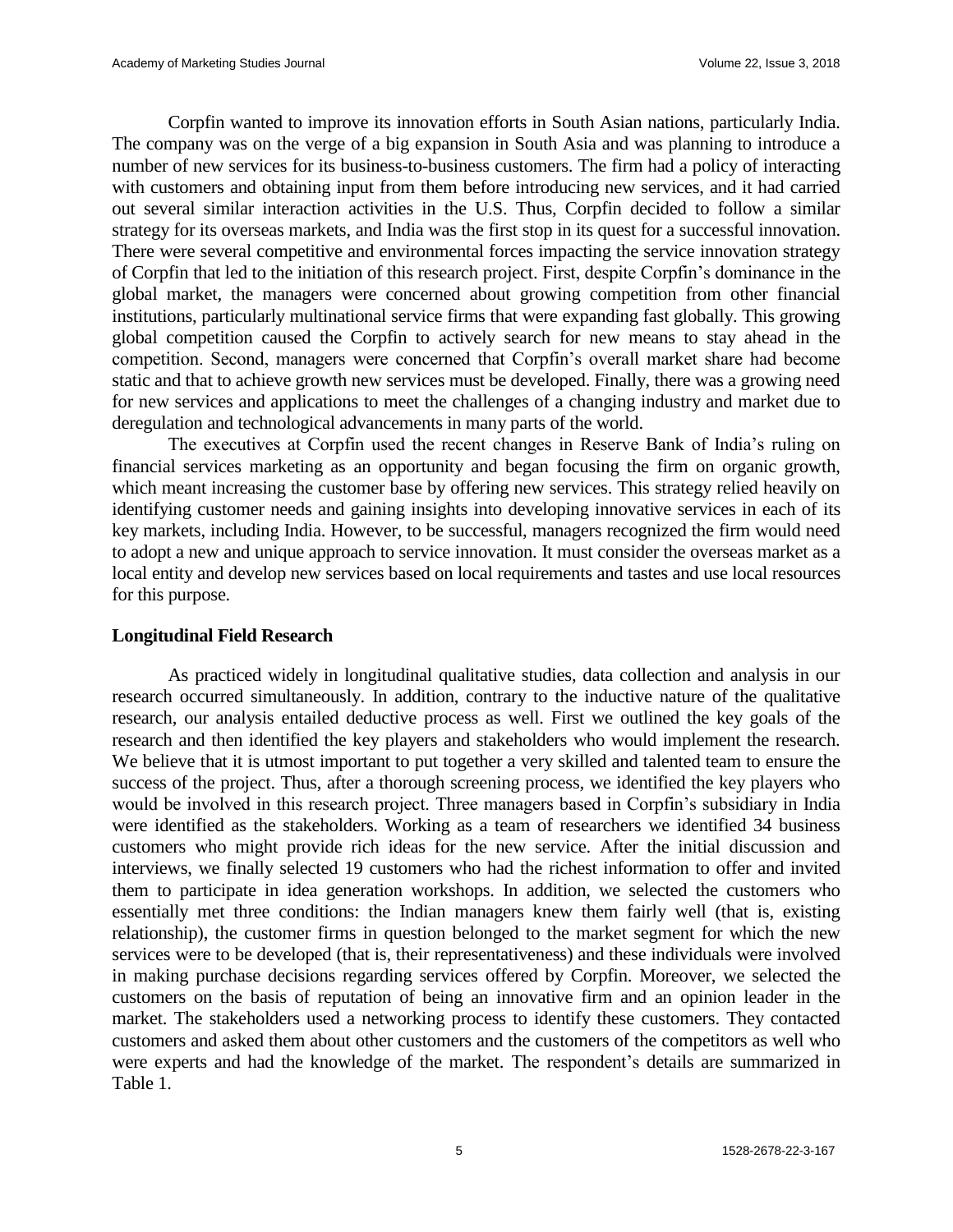| <b>Table 1</b>                        |                                      |              |
|---------------------------------------|--------------------------------------|--------------|
| <b>DETAILS OF THE RESPONDENTS</b>     |                                      |              |
| <b>Occupation of the customers</b>    | Average no. of years as customers of | Number of    |
|                                       | their financial institutions         | participants |
| <b>Retail Shop Owners</b>             |                                      |              |
| <b>Garment Exporters</b>              |                                      |              |
| <b>Leather Goods Manufacturers</b>    | 6                                    |              |
| <b>Travel Agents</b>                  |                                      |              |
| <b>Building Contractors</b>           |                                      |              |
| <b>Packing Material Manufacturers</b> | 8                                    |              |
|                                       | years (Average)                      | 19 (Total)   |

These 19 customers then joined the author and three Corpfin managers for idea generation and concept development workshops that lasted about a week. The literature on both NSD and customer interaction were used to build a tentative and skeletal understanding of customer interaction and its management. This helped us seek relevant data during the interview process. We conducted semi-structured interviews<sup>1</sup> with the participants. We took care to ensure that the interviews covered the topics of interest and that they used their own words to describe new service ideas and concepts. During the interviews we deductively examined the input and concepts and their relationships. This workshop covered four broad areas of inquiry: (a) characteristics or needs of customers regarding the new service; (b) the problems they had with the current service and the solutions to solve those problems; (c) the latest trends in the market in regard to the service concept; (d) whether any of the customers had actually developed or modified the service to solve their problems. We posed several question to probe these four areas of inquiry. Because each question related to the new service was a broad entrée to an in-depth probe, not all interviews provided complete coverage of all questions. To broaden the inquiry beyond what was suggested by our preconceived frame, we asked for open-ended responses to questions about new service concepts. The questions were designed to elicit both facts and respondent's perception of the phenomena being investigated. We probed with follow up questions and triangulated the information from documents and company's record. Interviews were tape-recorded and extensive notes were taken and recorded in research diary. We decomposed the documentary, research notes and interview data into logical segments, which we then used deductively to verify the potential of new service ideas and their fit with Corpfin's business operations. We hermeneutically probed customer's ideas and offered cues to elicit the true meaning of the stories and anecdotes narrated by them (Thompson, 1997). After three days of regular meetings and discussions, a total of 23 new service ideas were developed. These service ideas were related to a variety of financial services that the firm was planning to develop: business insurance, cash management systems, group pension plans, novated leasing, industrial asset management, direct equity investment, money market products, mutual fund investment and stocks and securities products. One of the conditions of the Corpfin's participation in this research was that any specific details of the new services investigated in this research and the names of the participating customers and their firms would not be revealed. Therefore to satisfy this stipulation, we did not divulge much information about the new services in this paper.

The next step was to determine the quality of each idea so that the screening could be done and concept development and other subsequent stages of NSD could proceed. To achieve this goal we organized a two-day innovation retreat in a hill station near Mumbai. In this session the participants jointly developed service delivery blueprints, reviewed the blueprints, noted the strengths and weaknesses of the service concepts and commented on the cost and fees structure of the service concepts. A mock service delivery process was also developed, and these potential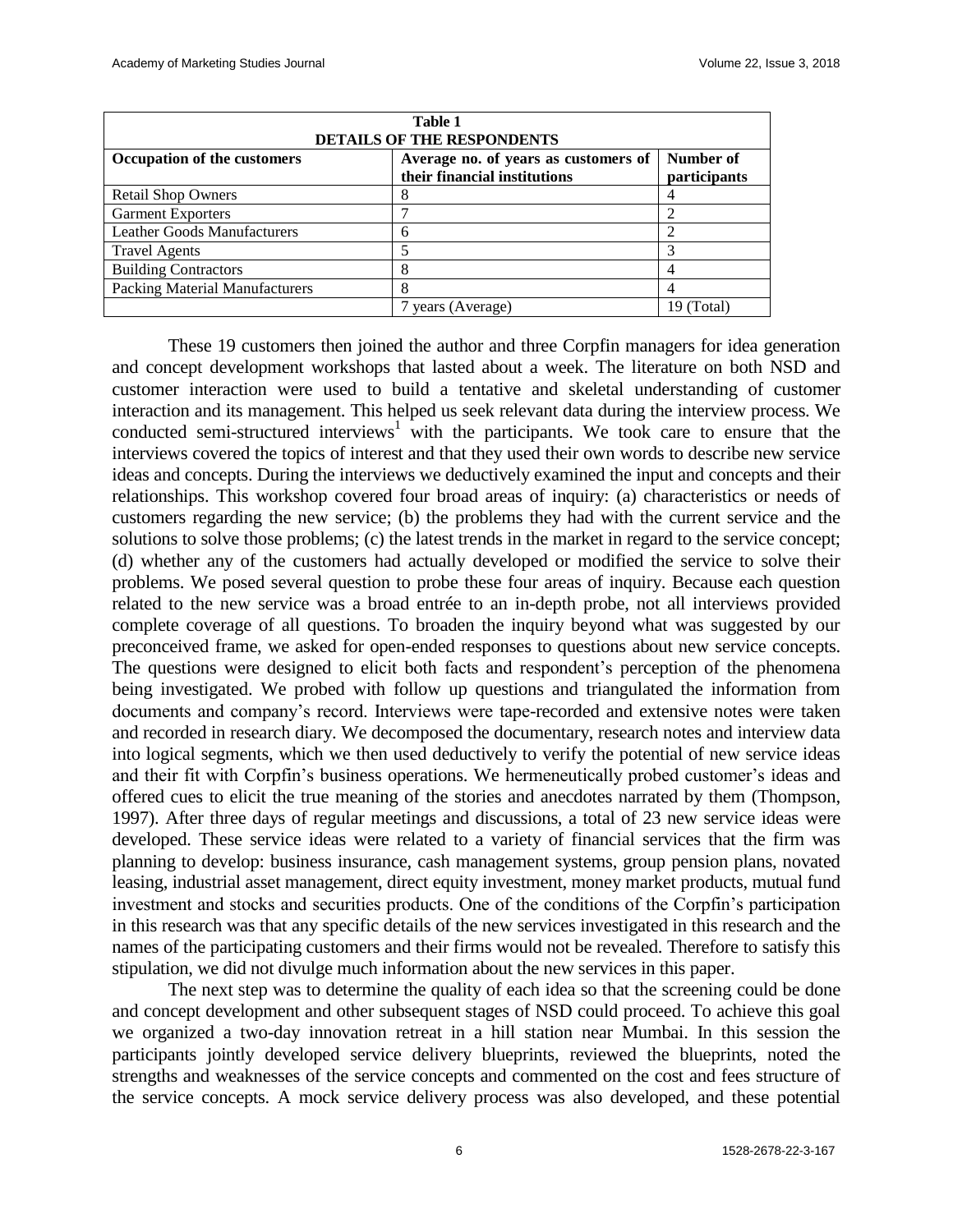customers were asked to react to the service delivery, suggest fail points and tie up all the loose ends. At the end of the retreat, only nine ideas survived and were passed on to the next stage of concept development and design. After the completion of the retreat and the workshop, we asked all the participants about the overall value of the process, and most importantly, the strength and quality of new service concepts developed. All the participants were very pleased with the new service concepts and indicated that they would be willing to pay higher bank fees and charges for it, relative to the existing service, because the new services would solve their problems better than the existing services available in the Indian market.

Next we conducted two more workshops, this time with the managers of Corpfin, including both Indian and U.S stakeholders. The purpose was to judge the relevancy of the customer interaction method for future service development initiatives. We again conducted semi-structured in-depth interviews with the managers and other marketing staff of the firm based in India and some of the top managers in the U.S. The U.S managers joined the workshop via video conferencing. They were asked to rate the relevance on a five-point scale from 1 (least effective) to 5 (most effective). The mean rating was 4.15. In this regard one U.S manager notes:

"*I am surprised at such a good hit rate of new service ideas. We had conducted similar workshops here in the U.S for developing ideas for our global market but could never develop more than four or five concepts. I believe local managers (Indian) were more informed and knowledgeable about the local market and conditions and, therefore, they provided better input than others".*

Another key advantage that was noted by most of the participants was that the overall process improved teamwork for NSD and offered an opportunity to develop a rapport between Indian managers and their U.S counterparts.

In summary, management was pleased at how the innovation team applied the customer interaction method to NSD and the results it achieved. For example, before the customer interaction technique was brought into the company, Corpfin experienced a lack of growth in one of its key markets, India. Corpfin was launching new services that were successful in the U.S without taking into account the idiosyncrasies of Indian markets. Indian business customers were demanding new approaches to service offerings. For every new account that opened, another account was lost due to poor performance. To make the organic growth strategy work, customer retention had to improve dramatically.

#### **DISCUSSIONS AND IMPLICATIONS**

India leads the world in offshore IT services; Dubai has tourism and regional education centers; Hong Kong and London are turning into a growing financial services hubs; Singapore is building hospitals to serve patients from across Asia; and the Philippines is developing call centers (Baily et al., 2006)*.* These new and upcoming "*centers of excellence*" mean that innovation and NSD should be a global effort. In this global marketplace a company can achieve growth by developing new services locally rather than merely exporting innovations from their New York or London headquarters. Yet, these global linkages weave through diverse economies, cross a variety of industries and involve people and process from diverse cultural background. Thus understanding the implications of diversity and complexity for NSD pursuits in global market as well as how to enrich them through customer interaction is a compelling issue for managers and researchers alike. In this research we seek to develop some understanding of NSD and the role of inter-firm customer linkages in the global context. The data patterns that emerged from this analysis are summarized in Table 2.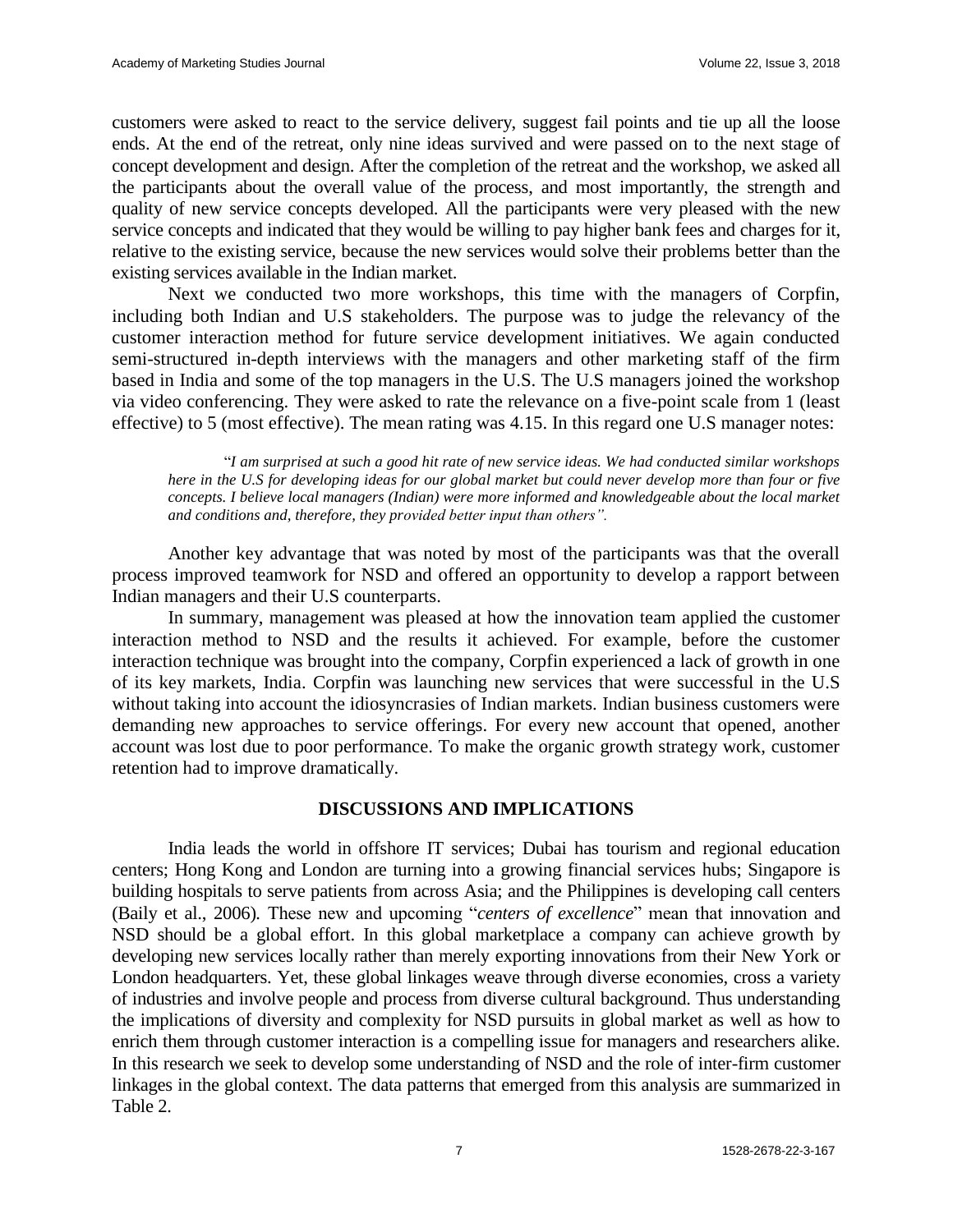| DATA FATTENN FON INTENACTION WITH COSTOMENS |                                                                                                   |  |
|---------------------------------------------|---------------------------------------------------------------------------------------------------|--|
| <b>Research Issues</b>                      | <b>Key Findings</b>                                                                               |  |
| Importance of Customer                      | Customer collaboration is a key strategy to gain insight into customer needs.                     |  |
| Interaction                                 | A judicious combination of external and internal sources of information is needed.                |  |
|                                             | A service firm must adopt a global perspective for customer interaction and<br>innovation         |  |
|                                             | A systematic approach to search and involve customers in NSD is needed.                           |  |
|                                             | Customers are willing partners in NSD and provide input freely.                                   |  |
| Interaction<br>Customer                     | Five customer interaction methods are:                                                            |  |
| Methods                                     | Conducting an initial face-to-face team meetings for several days                                 |  |
|                                             | Increasing the amount of communication among local managers, customers and U.S.<br>2.<br>managers |  |
|                                             | Developing close relationships with customers who are experts and innovative<br>3.                |  |
|                                             | Networking with customers to identify relevant partners for interaction process.<br>4.            |  |
|                                             | Holding periodic progress update meetings.<br>5.                                                  |  |
| Criteria<br>for<br>Customer                 | Input from customers from different cultures and countries must be obtained to ensure             |  |
| Selection                                   | the success of a global product or service                                                        |  |
|                                             | Customers with whom the firm has an existing relationships provide better input<br>٠              |  |
|                                             | Expert customers provide rich data and input                                                      |  |

**Table 2 DATA PATTERN FOR INTERACTION WITH CUSTOMERS**

Practitioners and scholars have suggested a number of mechanisms for improving the success rate of new services. Customer interaction is one such means for developing successful new services. A successful service innovation strategy requires a judicious combination of external and internal sources of information. As shown in this article customer interaction provides a means to access external information that can be difficult to develop via internal sources. Yet, customers from only the U.S and other developed nations cannot provide information relevant to a developing country and, therefore, a service firm must adopt a global perspective for innovation. That is, input from customers from different cultures and countries must be obtained to ensure the success of a global product or service. However, the literature is not explicit on how a U.S firm should interact with their customers in a country that is culturally and economically different. Thus, a macro contribution of this study is the explication of the concept of customer interaction for NSD. Through this study we propose a systematic approach to search and involve customers in NSD. Service managers may take note of this approach and apply it to their NSD programs in overseas markets. For example, the managers should tap local resources by recruiting customers locally and conduct idea generation workshops and innovation retreats. A few tactics critical to developing an effective interaction strategy are: (1) conducting an initial face-to-face team meetings for several days; (2) increasing the amount of communication among local managers, customers and U.S managers; (3) developing close relationships with customers who are experts and innovative; (4) networking with customers to identify relevant partners for interaction process. The networking may assist a manager in identifying customer's customers and competitor's customers as well; (5) holding periodic progress update meetings. While the initial meeting sets the stage in building trust and establishing close relationships, continual efforts to increase communications serve to reinforce and expand these behaviors that are so crucial to effective global NSD and customer interaction.

This research also found the key criteria that should be considered for customer selection and involvement in NSD process: existing relationships with the customers and customer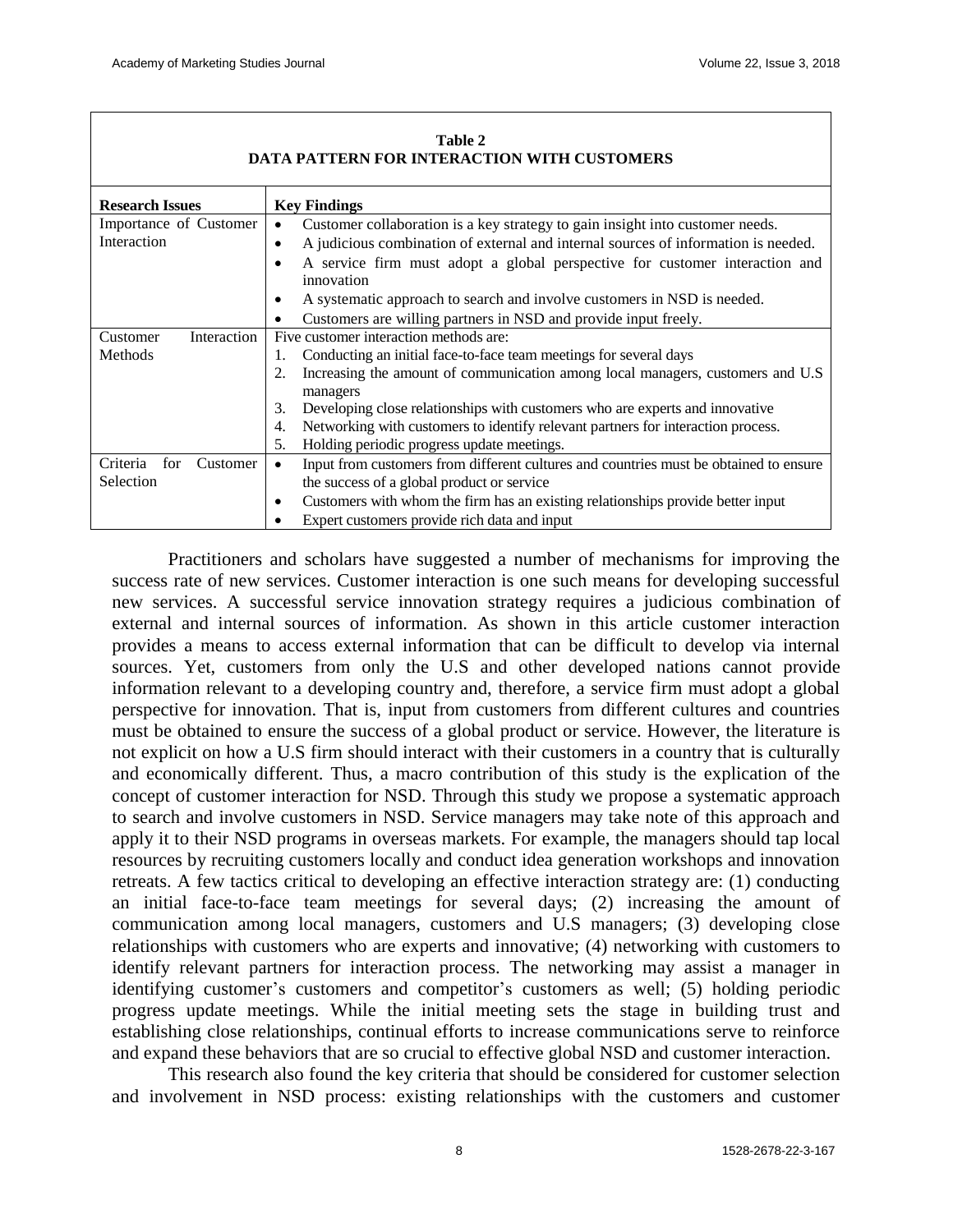expertise. Based on the findings of this research we recommend that managers target customers with strong ties for the purpose of involvement because commitment and trust are very important considerations in customer interaction strategy. The customer interaction method described in this research also assumes that (1) customer input will lead to innovations because customers are a rich source of new service ideas; (2) although small in number, expert and knowledgeable customers already exist in every country and culture and only needed to be identified (instead of can be "*grown*" from the innovative effort itself); (3) customers are willing to work with the service producers as development partners. Thus resource dependency theory (Pfeffer and Salancik, 1978) should be the starting point for the firms engaged in customer interaction in NSD in a foreign market in part because this theory may serve as a guidepost for the managers in understanding relational customer-firm exchanges.

Indeed globalization is a risky and adventurous undertaking, requiring not just a change in process but also a dramatically different mind-set. For example, more and more service firms face the needs to access critical resources for NSD efforts from their customers who are dispersed around the world. Not only are these customers separated by time and distance, but they are separated by cultural and language differences as well. The challenges for a global service firm are to integrate and coordinate input of customers dispersed in various parts of the world. Global service development offers opportunities for firms to manage these challenges and compete more effectively on a global scale. Given the importance ascribed to global customers and interaction with them as a mechanism for developing new services, there is a clear need for the firms to find effective ways to manage this interaction process. Customers are fundamentally changing the dynamics of innovation. The global market has become a forum in which customers play an active role in creating and competing for value. One key feature of this phenomenon is that customers have become a new source of competence for the service firms. In this new global marketplace, firms must realize that their dialogue with their customers is a dialogue of equals (Prahalad and Ramaswamy, 2000). With the advancement of technology these dialogues can be conducted in real times among the customers situated thousands of miles apart.

## **LIMITATIONS AND FUTURE RESEARCH DIRECTIONS**

As with any study this one also has some limitations. First, the single case design presents the well-known problem of external validity and generalization of the findings. In addition, in-depth case studies may be considered very context specific. While the generality of our results must be determined by further studies and in a larger context, we believe that this initial case provides a vivid description of customer interaction in NSD in a culturally different country. Second, we do not measure success or failure of new services developed with customer involvement. Future research could examine the performance implications of customer interaction. Third, the study focuses on new services that are characterized by intangibility. It is possible that a different pattern of findings may emerge in product-based research where tangibility plays a major role. Fourth, we study only one, albeit important service industry, which again raises the issue of generalizability. The financial services industry is unique in many ways but it is also possible to make at least some tentative generalizations from financial services to other service industries. Finally, this study considered only the issue of customer interaction in NSD. Future research needs to examine additional variables of NSD in a global context, such as new service failure and success factors, NSD strategy also known as new service types or degree of a new service's innovativeness, cycle time and cost reductions and cross-functional integration.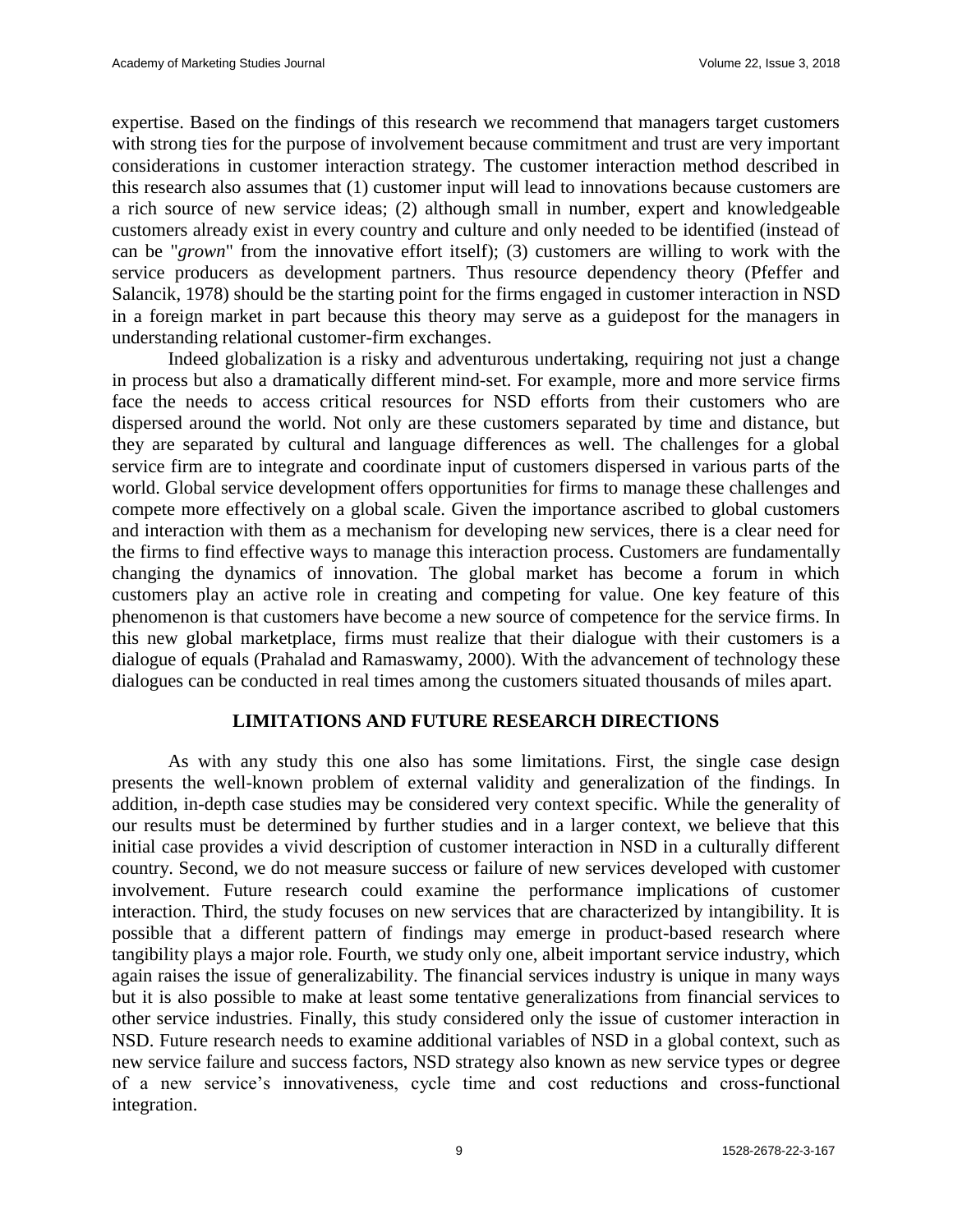#### **CONCLUSIONS**

The financial services industry has challenging road ahead. This industry is already experiencing the perils of increased global and domestic competitions due to the globalisation of market and ever changing technological advancements in the delivery and production of many financial services. Yet, as Santos et al. (2004) argue globalization should be seen as an opportunity, not as a problem. Just as the service customers are dictating their expectations the industry is responding. If an Indian firm can develop and market world's cheapest car only for US\$2500, anything seems possible within the realm of innovation both in service and tangible product sectors (Times of India, 2008). A prudent strategy for a firm from developed nations is to harness the innovation expertise and resources scattered around the globe and use them for their advantage. That is, corporate strategies should be as dynamic as the global environment they manage. The objective of this research is to develop a deeper understanding of customer interaction and innovation that specifically relates to an emerging market India. We believe that this is crucial to improving the state of the art of customer interaction and global service innovation management and we welcome further research in this area. All in all, many critical questions remain unanswered so we hope this research intrigues scholars to further investigate some of the key issues of NSD in global market context.

#### **REFERENCES**

- Alam, I. (2002). An exploratory investigation of user involvement in new service development. *Journal of the Academy of Marketing Science, 30*(3), 250-261.
- Alam, I., & Perry, C. (2002). A customer-oriented new service development process. *Journal of Service Marketing*, *16*(6), 515-534.
- Athanassopoulou, P., & Johne, A. (2004). Effective communication with lead customers in developing new banking products. *The International Journal of bank Marketing, 22*(2/3), 100-125.
- Baily, M., Farrell, D., & Remes, J. (2006). The hidden key to growth. *The International Economy, 20*(1), 48-55.
- Biemans, W.G. (1991). User and third party involvement in developing medical equipment innovations. *Technovation*, *11*(3), 163-82.
- Brentani, U. (1995). New industrial service development: Scenarios for success and failure. *Journal of Business Research*, *32*(2), 93-103.
- Brentani, U. (2001). Innovative versus incremental new services: Different keys for achieving success. *Journal of Product Innovation Management, 18*(3), 169-187.
- Cooper, R.G., & Edgett, S.J. (1996). Critical success factors for new financial services. *Marketing Management*, *5*(3), 26-37.
- Cox*,* D., & Bossert, J. (2005). Driving organic growth at bank of America**.** *Quality Progress*, *38*(2), 23-27.
- Delloitte Research. (2003). Mastering complexity in global manufacturing: powering profits and growths through value chain synchronization. *Deloitte Research Report*.
- Eisenhardt, K.M. (1989). Building theories from case studies. *Academy of Management Review*, *14*(4), 532-550.
- Eppinger S.D., & Chitkara A.R. (2006). The new practice of global product development. *Sloan Management Review*, *47*(4), 22-30.
- Friedman, T. (2005). *The world is flat: A brief history of the twenty-first century*. New York, Farrar, Straus & Giroux.
- Gruner, K.E., & Homburg, C. (2000). Does customer interaction enhance new product success? *Journal of Business Research*, *49*(1), 1-14.
- Jong, J.P.J., & Vermeulen, P.A.M. (2003). Organizing successful new service development: A literature review. *Management Decision*, *41*(9), 844-858.
- Money, B.R., Gilly, M.C., & Graham, J.L. (1998). Explorations of national culture and word-of-mouth referral behavior in the purchase of industrial services in the United States and Japan. *Journal of Marketing, 62*(4), 76-87.
- Nakata, C., & Sivakumar, K.K. (1996). National culture and new product development: An integrative review. *Journal of Marketing, 60*(1), 61-72.